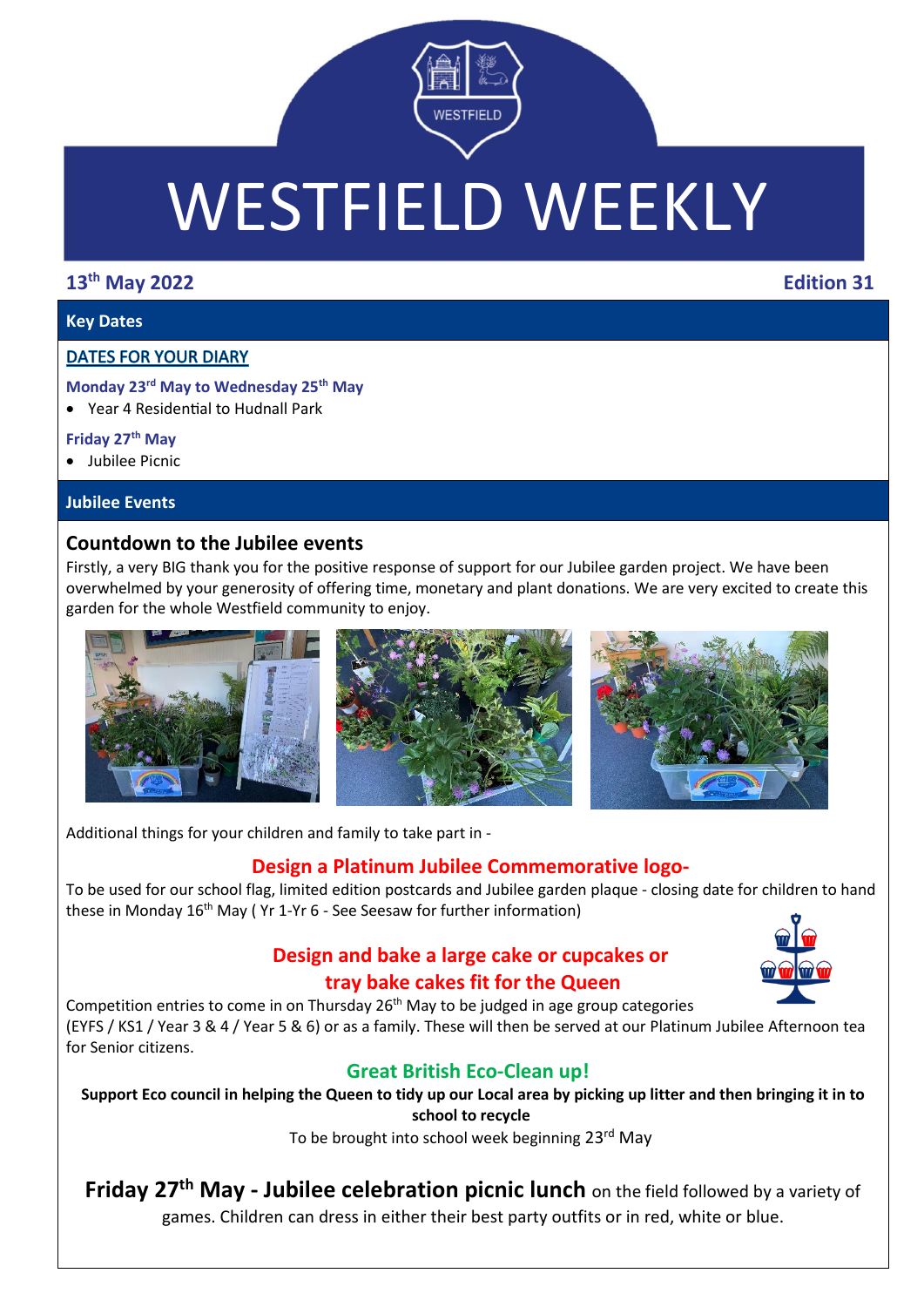#### **Dogs Trust Workshop**

Dogs Trust will be visiting Westfield next week to deliver some of their engaging and exciting workshops, and we really look forward to welcoming them. The workshop will allow your child to develop an important and necessary understanding about safe and considerate behaviour around the dogs they know and live with, and those they may see out and about in the community.

#### **Herts Music Service – Music Lessons**

If your child is currently having music lessons and you wish to either cancel or change your child's lessons for the Autumn term, you must notify Herts Music Service by **Monday 16th May**. You can cancel your child's lessons via the following link[: https://surveys.hertfordshire.gov.uk/s/HMS\\_withdrawal/](https://surveys.hertfordshire.gov.uk/s/HMS_withdrawal/) and if you wish to change the type of lesson your child has this can be done online at: <https://surveys.hertfordshire.gov.uk/s/YTKVXK/>Thank you.

#### **Supporting Children's Emotional Wellbeing Parent Course – Extra Date Added**

Due to demand, the Early Years Alliance have added an extra date for their online 'Supporting Children's Emotional Wellbeing' course for families with children under 5 years. The new date is Tuesday 7<sup>th</sup> June 2022 at 10:30am. Places are free and to book please go to:

Supporting Children's Emotional Wellbeing, 10:30 - 12:00, [07/06/2022](https://www.eventbrite.co.uk/e/supporting-childrens-emotional-wellbeing-1030-1200-07062022-tickets-337975723487?aff=ebdsoporgprofile) Tickets, Tue 7 Jun 2022 at 10:30 | Eventbrite

#### **Dr Kathy Weston Newsletter**

This week's edition of the Dr Kathy Weston Wednesday Wisdom is now available and this week is raising awareness of the impact of loneliness on our mental health and steps we can take to address it.

<https://www.tooledupeducation.com/wisdom/craving-connection/>

Previous articles are also available via the tooled up website: [https://www.tooledupeducation.com/tooled](https://www.tooledupeducation.com/tooled-up/wednesday-wisdom/)[up/wednesday-wisdom/](https://www.tooledupeducation.com/tooled-up/wednesday-wisdom/)

#### **Year 6 Transition Workshop for Parents**

Dacorum Family Services are running a FREE online workshop on Thursday 19th May (9:30-11am) for parents of children moving up to Secondary School in September. Areas covered within the workshop will include change, being prepared, homework, staying safe and keeping connected. Parents will also have the opportunity to talk and share any concerns or ideas to help provide a smooth transition for their child. For more information and to book, please refer to the flyer emailed home this week or contact Jan Nethercoat at: jan.nethercoat@hobbshillwood.herts.sch.uk - Telephone: 01442 401222 Ext: 5

#### **BerkoFest Children's Book Festival**

BerkoFest Children's Book Festival returns in partnership with Chorleywood Bookshop on **Saturday 18 June 2022**, with a fantastic line-up of children's authors. The event takes place at Berkhamsted's Rectory Lane [Cemetery,](https://www.rectorylanecemetery.org.uk/visit/plan/map/) an accessible town-centre green space and a truly atmospheric venue for storytelling. Exciting children's fiction authors - Olaf Falafel, Mo O'Hara, Jack Meggitt-Phillips, Bec Hill, Vashti Hardy and Logan Macx - will host sessions. From picture books to thrilling middle-grade novels, there will be something for all children to enjoy, along with other book-themed activities and inter-active workshops. Refreshments too! Full programme to be published shortly at: [www.berkofest.com](http://www.berkofest.com/) Tickets are £8 in advance or £12 on the day plus a booking fee (grown-ups and under 3s are free). Tickets give you entry for the whole day and to all the activities taking place.

#### **Happy Human Project Summer Camp**

We're delighted to be able to share with you that Charlotte Clark from the Happy Human Project will be returning to Westfield to run her Summer Holiday Camp from Monday 25th to Friday 29th July.

Her Summer Camp (for children in Years 1 to 6) will run from 9am to 4pm and will be full of fun and creative confidence building activities. Please see flyer attached for further information and to book a place, please visit: [www.happyhumanproject.co.uk](http://www.happyhumanproject.co.uk/)